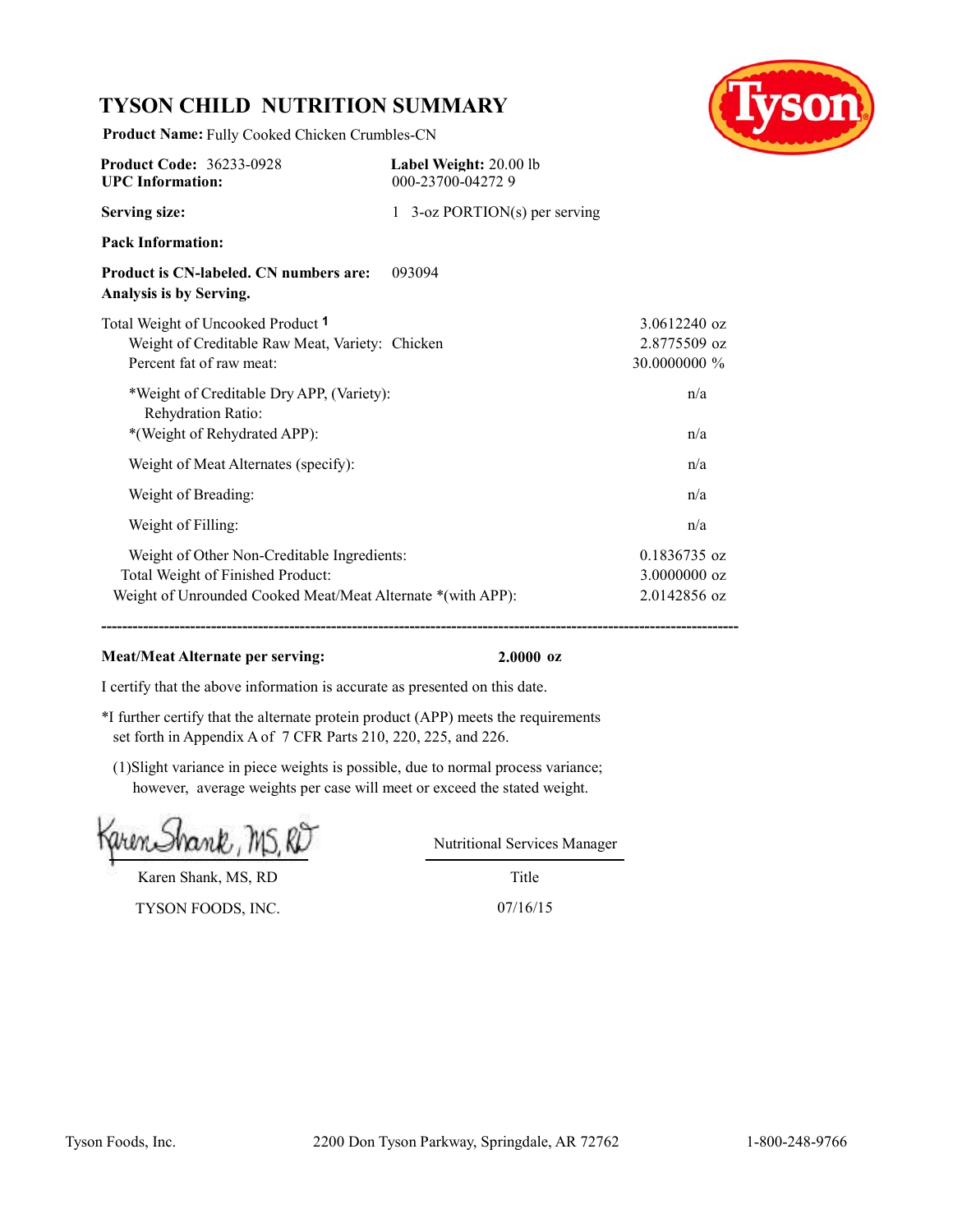# **Product Information**



oodService<sup>:</sup>

rson



### **All Natural, Low Sodium Chicken Crumbles**

Product Code: 36233-928 UPC Code: 00023700042729

- Available for commodity reprocessing USDA 100103
- Utilizes all dark meat to help keep commodity pounds in balance and extend commodity dollars further than beef, pork, or turkey
- Convenient, versatile fully cooked product that can be quickly prepared with minimal labor and equipment
- 100% All Natural, low sodium product with no allergens
- $-$  Mild flavor profile that is great for adding preferred seasoning or sauce
- $-$  Better nutritionals than traditional beef or pork crumbles

#### **PREPARATION**

Not Applicable.

#### **PIECE COUNT**

Not Currently Available

#### **MASTER CASE**

| Gross<br>Weight      | 20.9131 LB | Width:  | 9.8125 IN |
|----------------------|------------|---------|-----------|
| <b>Net</b><br>Weight | 20IB       | Length: | 12.625 IN |
| Cube:                | $0.591$ FT | Height: | 8.25 IN   |

#### **PALLET CONFIGURATION**



#### **STORAGE**

| Shelf Life:     | 270 days |
|-----------------|----------|
| Storage Temp:   | 0 F      |
| Storage Method: | Frozen   |

 $\oplus$   $\oplus$   $\overline{\mathbb{A}}$   $\mathbb{R}$   $^{\circ}$ 

#### Nutrition Facts

Serving Size: 2 oz. (56g) Servings Per Container: About 160

| Amount Per Serving<br>Calories 70                                                                                                         | Calories from Fat 30 |  |
|-------------------------------------------------------------------------------------------------------------------------------------------|----------------------|--|
|                                                                                                                                           | % Daily Value*       |  |
| Total Fat 3g                                                                                                                              | 5%                   |  |
| Saturated Fat 1g                                                                                                                          | 5%                   |  |
| Trans Fat 0g                                                                                                                              |                      |  |
| Polyunsaturated Fat 0.5g                                                                                                                  |                      |  |
| Monounsaturated Fat 1g                                                                                                                    |                      |  |
| Cholesterol 40mg                                                                                                                          | 13%                  |  |
| Sodium 75mg                                                                                                                               | 3%                   |  |
| Total Carbohydrate Og                                                                                                                     | 0%                   |  |
| Dietary Fiber 0g                                                                                                                          | 0%                   |  |
| Sugars Og                                                                                                                                 |                      |  |
| Protein 10g                                                                                                                               | 20%                  |  |
| Vitamin A 0%                                                                                                                              | Vitamin C 0%         |  |
| Calcium 0%                                                                                                                                | Iron $2%$            |  |
| * Percent daily values are based on a 2,000 calorie<br>diet. Your daily values may be higher or lower<br>depending on your calorie needs. |                      |  |

**CN Label:** Yes

#### **CN Label Numbers:** 093094

**CN Statement:** Each 3.00 oz. fully cooked chicken crumbles (by weight) provides 2.00 oz. equivalent meat for the Child Nutrition Meal Pattern Requirements.

To obtain a signed copy of the CN statement for<br>this item, please contact the Tyson Food<br>Service Concierge via e-mail or call 1-800-248 -9766.

#### **INGREDIENTS**

Chicken, water, rice starch, sea salt, natural flavor.

CONTAINS NO ALLERGENS

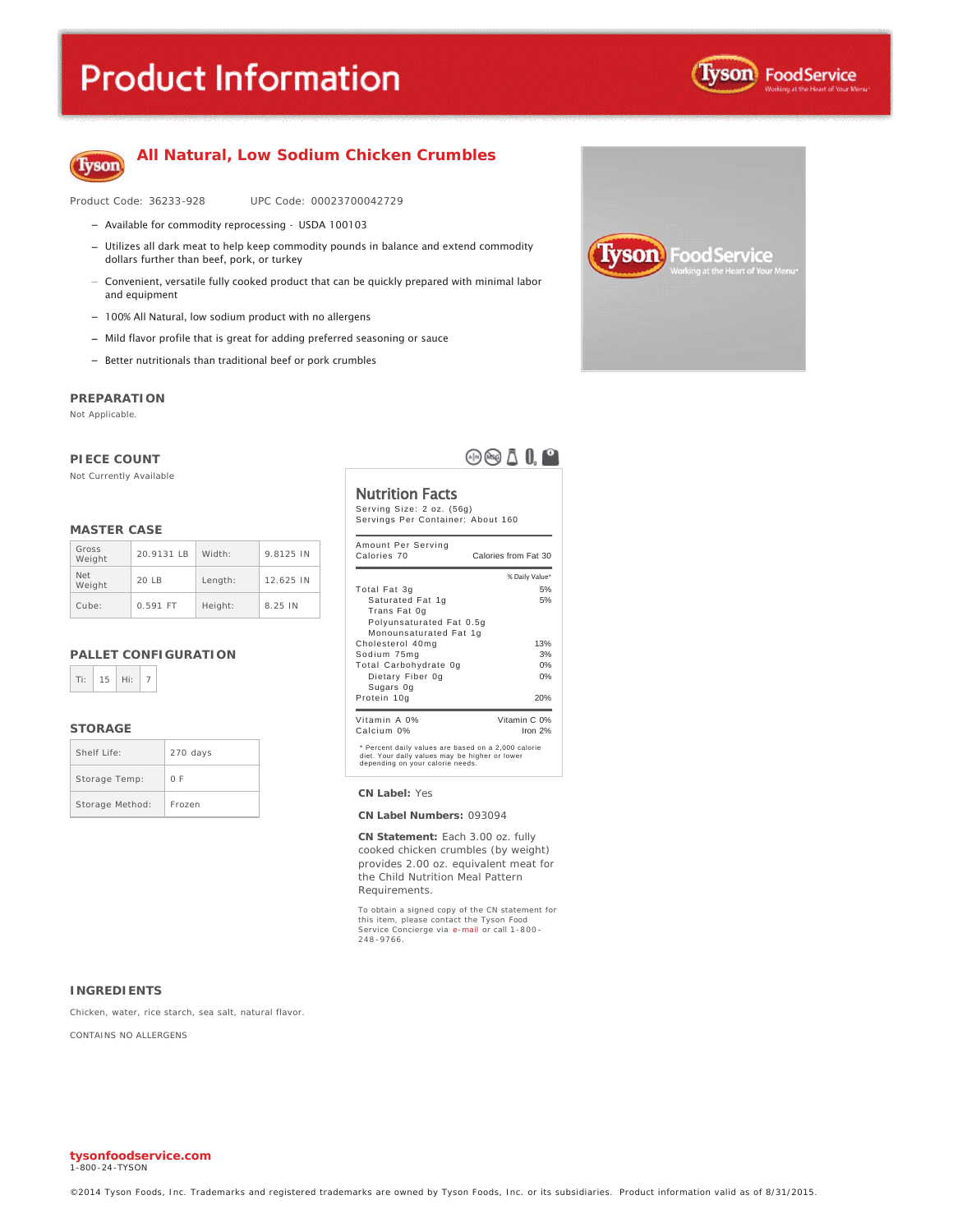| Product:<br>36233                          | <b>Brand: 0928</b>                                                                                                                     |                      | Formula ID: 26233928G001 |
|--------------------------------------------|----------------------------------------------------------------------------------------------------------------------------------------|----------------------|--------------------------|
|                                            | <b>Nutrition Facts</b>                                                                                                                 |                      |                          |
| Serving Size: 3 oz. (84g)                  | Servings Per Container: About 107                                                                                                      |                      |                          |
| <b>Amount Per Serving</b>                  |                                                                                                                                        |                      |                          |
| Calories 100                               |                                                                                                                                        | Calories from Fat 45 |                          |
|                                            |                                                                                                                                        |                      | % Daily Values *         |
| <b>Total Fat</b><br>5g                     |                                                                                                                                        |                      | 8%                       |
| Saturated Fat 1.5 g                        |                                                                                                                                        |                      | $8\%$                    |
| <b>Trans Fat</b><br>0 <sub>g</sub>         |                                                                                                                                        |                      |                          |
| Polyunsaturated Fat                        | 1 g                                                                                                                                    |                      |                          |
| Monounsaturated Fat                        | 2g                                                                                                                                     |                      |                          |
| Cholesterol 55 mg                          |                                                                                                                                        |                      | 18%                      |
| Sodium 110 mg                              |                                                                                                                                        |                      | $5\%$                    |
| Total Carbohydrate 1 g                     |                                                                                                                                        |                      | $0\%$                    |
| Dietary Fiber $0 \text{ g}$                |                                                                                                                                        |                      | $0\%$                    |
| Sugars<br>0 g                              |                                                                                                                                        |                      |                          |
| Protein<br>$14 \text{ g}$                  |                                                                                                                                        |                      | 28%                      |
| Vitamin A<br>$0\%$                         |                                                                                                                                        | Vitamin <sub>C</sub> | $0\%$                    |
| Calcium<br>$0\%$                           |                                                                                                                                        | <b>Iron</b>          | $\overline{4}$ %         |
|                                            | * Percent Daily Values are based on a 2,000 calorie diet. Your<br>daily values may be higher or lower depending on your calorie needs. |                      |                          |
|                                            | Calories                                                                                                                               | 2,000                | 2,500                    |
| <b>Total Fat</b><br>Sat Fat                | Less than<br>Less than                                                                                                                 | 65g<br>20g           | 80 <sub>g</sub><br>25g   |
| Cholesterol                                | Less than                                                                                                                              | 300mg                | 300mg                    |
| Sodium                                     | Less than                                                                                                                              | 2,400mg              | 2,400mg                  |
| <b>Total Carbohydrate</b><br>Dietary Fiber |                                                                                                                                        | 300g<br>25g          | 375g<br>30 <sub>g</sub>  |
| Protein                                    |                                                                                                                                        | 50 <sub>g</sub>      | 63g                      |
| Calories per gram:                         |                                                                                                                                        |                      |                          |
| Fat 9                                      | Carbohydrate 4                                                                                                                         |                      | Protein 4                |



**Status is: WORKING Calories From Fath As Of:** 06/26/2015<br> **Calories from Fath As Of:** 06/26/2015<br>
<u>Calories</u> from Fath As Of: 06/26/2015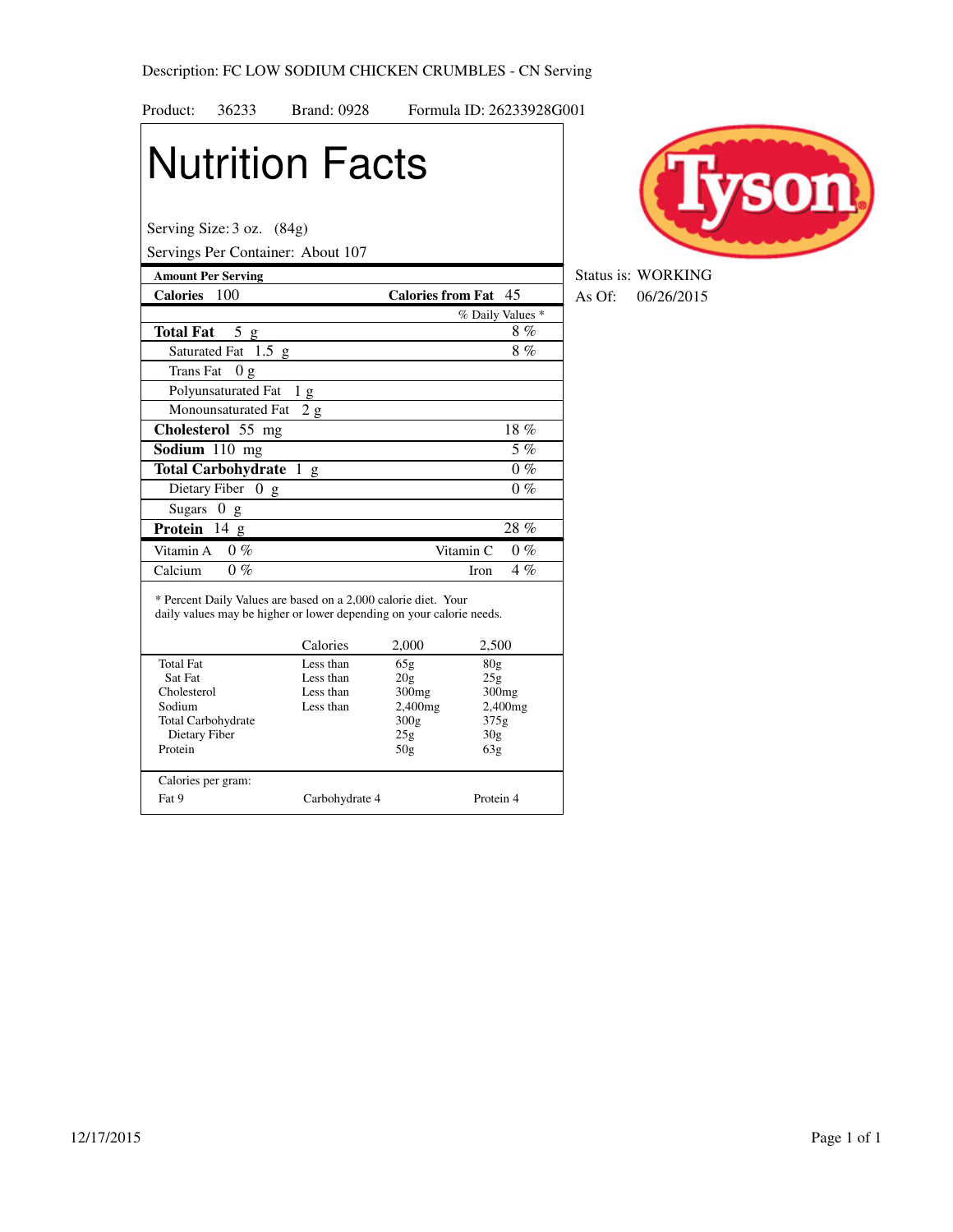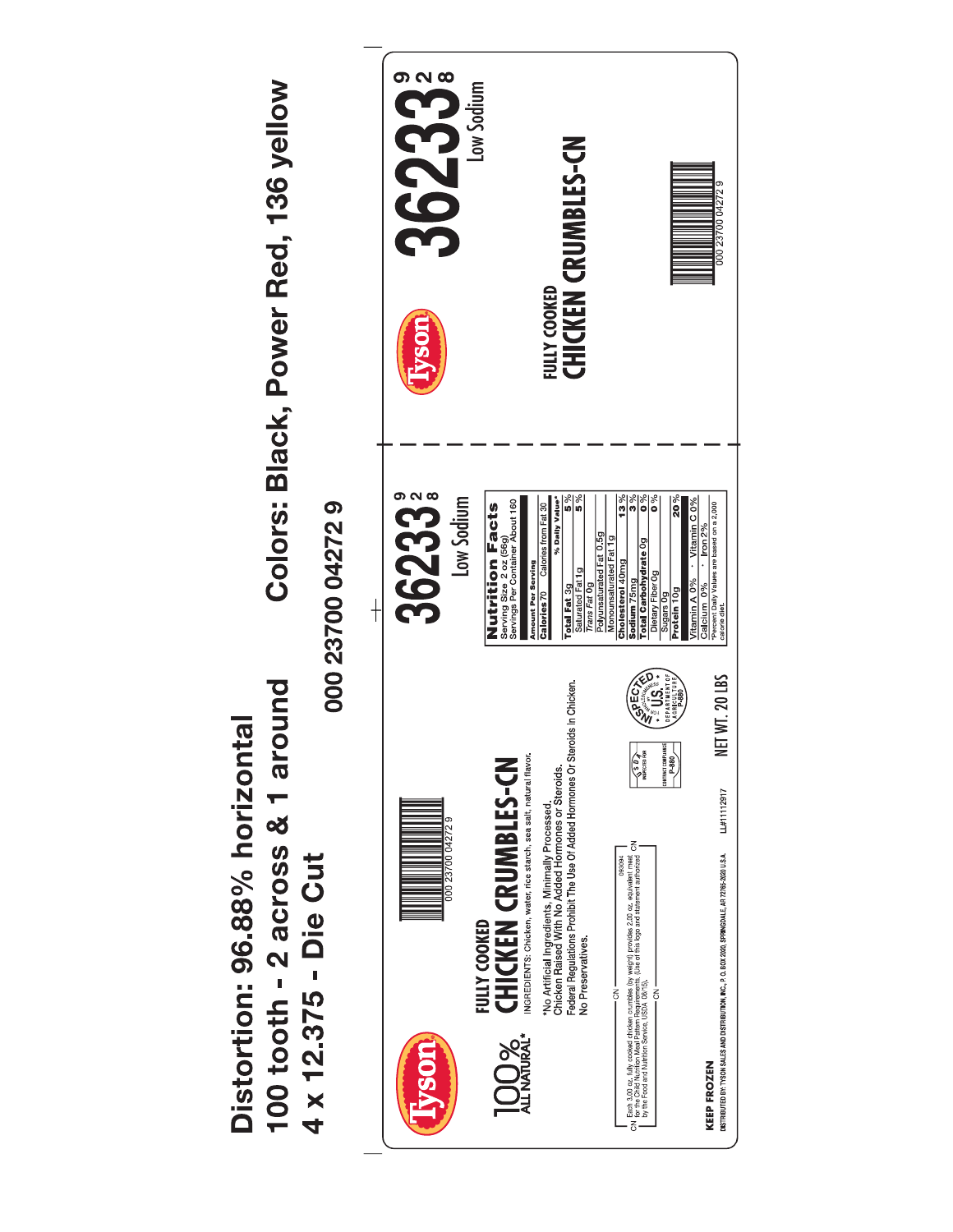

# Sample Product Formulation Statement (Product Analysis) for Meat/Meat Alternate (M/MA) **Products**

Child Nutrition Program operators should include a copy of the label from the purchased product carton in addition to the following information on letterhead signed by an official company representative.

Product Name: FC Chicken Chumbles Code No.: 362-33-423

Manufacturer: TUSCA foods, Inc. Case/Pack/Count/Portion/Size:  $MC : 30$  IDS<br>I Most/Most Alternate

# I. Meat/Meat Alternate

Please fill out the chart below to determine the creditable amount of Meat/Meat Alternate

| <b>Description of Creditable</b><br><b>Ingredients per</b><br><b>Food Buying Guide (FBG)</b> | <b>Ounces per Raw</b><br><b>Portion of Creditable</b><br>Ingredient | <b>Multiply</b> | <b>FBG Yield/</b><br><b>Servings</b><br>Per Unit | <b>Creditable</b><br>Amount * |
|----------------------------------------------------------------------------------------------|---------------------------------------------------------------------|-----------------|--------------------------------------------------|-------------------------------|
| Ground chicken                                                                               | 77 <                                                                |                 |                                                  | <b>2.0142356</b>              |
|                                                                                              |                                                                     |                 |                                                  |                               |
|                                                                                              |                                                                     |                 |                                                  |                               |
| A. Total Creditable M/MA Amount                                                              |                                                                     |                 |                                                  |                               |

\*Creditable Amount - Multiply ounces per raw portion of creditable ingredient by the FBG Yield Information.

# II. Alternate Protein Product (APP)

If the product contains APP, please fill out the chart below to determine the creditable amount of APP. If APP is used, you must provide documentation as described in Attachment A for each APP used.

| Description of APP,<br>manufacture's name,<br>and code number                    | <b>Ounces</b><br>Dry APP<br><b>Per Portion</b> | <b>Multiply</b> | $%$ of<br>Protein<br>As-Is* | Divide by<br>$18***$ | Creditable<br>Amount<br>APP*** |
|----------------------------------------------------------------------------------|------------------------------------------------|-----------------|-----------------------------|----------------------|--------------------------------|
|                                                                                  |                                                |                 |                             | $\div$ by 18         |                                |
|                                                                                  |                                                |                 |                             | $\div$ by 18         |                                |
|                                                                                  |                                                |                 |                             | $\div$ by 18         |                                |
| <b>B.</b> Total Creditable APP Amount <sup>1</sup>                               |                                                |                 |                             |                      |                                |
| C. TOTAL CREDITABLE AMOUNT $(A + B$ rounded down to<br>nearest $\frac{1}{4}$ oz) |                                                |                 |                             |                      |                                |

\*Percent of Protein As-Is is provided on the attached APP documentation.

\*\*18 is the percent of protein when fully hydrated.

\*\*\*Creditable amount of APP equals ounces of Dry APP multiplied by the percent of protein as-is divided by 18. <sup>1</sup>Total Creditable Amount must be rounded **down** to the nearest 0.25oz (1.49 would round down to 1.25 oz meat equivalent). Do not round up. If you are crediting M/MA and APP, you do not need to round down in box A (Total Creditable M/MA Amount) until after you have added the Total Creditable APP Amount from box B to box C.

Total weight (per portion) of product as purchased  $3.003$ 

Total creditable amount of product (per portion)  $\partial \cdot \partial$  of (Reminder: Total creditable amount cannot count for more than the total weight of product.)

I certify that the above information is true and correct and that a  $\frac{3}{\sqrt{2}}$  ounce serving of the above product (ready for serving) contains **3.6** ounces of equivalent meat/meat alternate when prepared according to directions.

I further certify that any APP used in the product conforms to the Food and Nutrition Service Regulations (7 CFR Parts 210, 220, 225, 226, Appendix A) as demonstrated by the attached supplier documentation.

Signature  $4-9-15$   $4-9-15$   $4-9-290-3831$ **Printed Name** 

r, MS, RD ROJECT GOODER